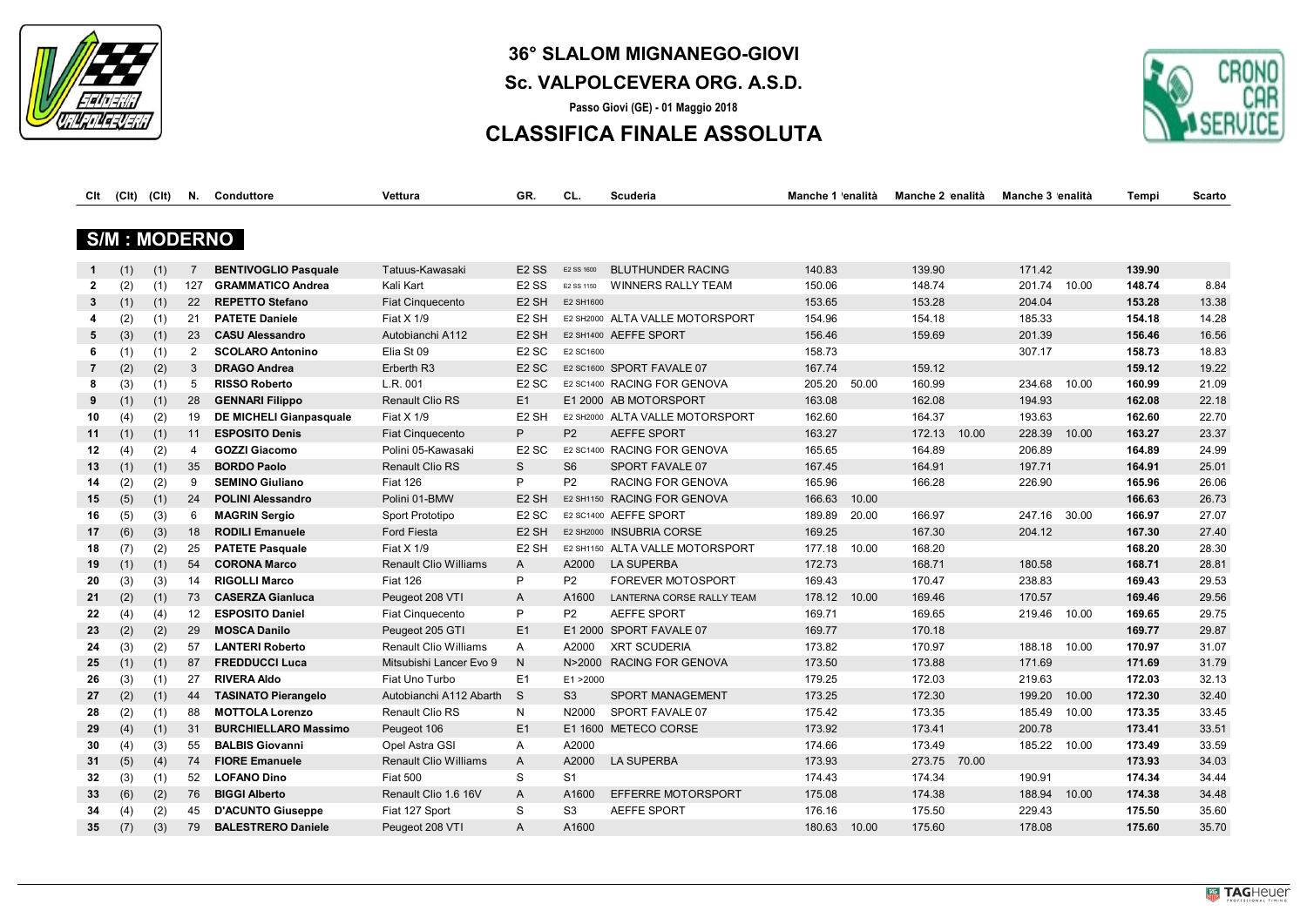

### **36° SLALOM MIGNANEGO-GIOVI Sc. VALPOLCEVERA ORG. A.S.D. Passo Giovi (GE) - 01 Maggio 2018 CLASSIFICA FINALE ASSOLUTA**



| Clt | (C <sub>It</sub> ) | (CIt) | N.               | Conduttore                   | Vettura                      | GR.               | CL.               | Scuderia                    | Manche 1 'enalità | Manche 2 'enalità | Manche 3 'enalità | Tempi  | <b>Scarto</b> |
|-----|--------------------|-------|------------------|------------------------------|------------------------------|-------------------|-------------------|-----------------------------|-------------------|-------------------|-------------------|--------|---------------|
| 36  | (8)                | (3)   | 26               | <b>FURNARI Damiano</b>       | <b>Fiat 126</b>              | E <sub>2</sub> SH | E2 SH1150         |                             | 180.37            | 176.38            | 283.38            | 176.38 | 36.48         |
| 37  | (5)                | (1)   | 37               | <b>BOSCHIAZZO Giuseppe</b>   | Peugeot 106 S16              | S                 | S <sub>5</sub>    | <b>AEFFE SPORT</b>          | 178.07            | 176.74            | 214.98            | 176.74 | 36.84         |
| 38  | (3)                | (1)   | 97               | <b>TARTAINI Orlando</b>      | Citroen Saxo VTS             | ${\sf N}$         | N1600             | <b>INSUBRIA CORSE</b>       | 179.90            | 179.77            | 176.98            | 176.98 | 37.08         |
| 39  | (8)                | (5)   | 71               | <b>GRONDONA Francesco</b>    | Renault Clio Williams        | Α                 | A2000             |                             | 177.38            | 207.01            | 180.63            | 177.38 | 37.48         |
| 40  | (9)                | (1)   | 83               | <b>BELMESSIERI Fabio</b>     | Peugeot 106 XSI              | A                 | A1400             | SPORT FAVALE 07             | 177.45            | 179.23            | 178.72            | 177.45 | 37.55         |
| 41  | (4)                | (2)   | 89               | <b>GANDOLFO Carlo</b>        | Renault Clio Williams        | N                 | N2000             | RACING FOR GENOVA           | 178.01            | 179.66            | 181.83            | 178.01 | 38.11         |
| 42  | (10)               | (6)   | 72               | <b>COIA Giancarlo</b>        | Fiat Punto M-Jet             | A                 | A2000             | <b>AEFFE SPORT</b>          | 178.31            | 180.83            | 188.63            | 178.31 | 38.41         |
| 43  | (5)                | (3)   | 92               | <b>GALLO Riccardo</b>        | Renault Clio RS              | N                 | N2000             | LANTERNA CORSE RALLY TEAM   | 180.60            | 180.23            | 178.48            | 178.48 | 38.58         |
| 44  | (6)                | (2)   | 98               | <b>MELIOLI Davide</b>        | Peugeot 106 S16              | $\mathsf{N}$      | N1600             |                             | 180.25            | 179.42            | 178.80            | 178.80 | 38.90         |
| 45  | (6)                | (1)   | 33               | <b>VIGO Gianfranco</b>       | Renault 5 GT Turbo           | S                 | S7                | SPORT FAVALE 07             |                   | 178.80            | 202.30            | 178.80 | 38.90         |
| 46  | (11)               | (7)   | 58               | "CAVE"                       | Renault Clio Sport           | A                 | A2000             | <b>SPORT MANAGEMENT</b>     | 184.20<br>10.00   | 182.79<br>10.00   | 179.11            | 179.11 | 39.21         |
| 47  | (7)                | (1)   | 47               | <b>DELFINO Mattia</b>        | Autobianchi A112 Abarth      | -S                | S <sub>2</sub>    | SPORT FAVALE 07             | 180.95            | 179.22            | 201.19            | 179.22 | 39.32         |
| 48  | (12)               | (2)   | 86               | <b>MULTARI Alessandro</b>    | Peugeot 106 XSI              | A                 | A1400             | PROVINCIA GRANDA            | 181.14            | 179.49            | 189.75<br>10.00   | 179.49 | 39.59         |
| 49  | (8)                | (2)   | 126              | <b>CAVAGLIA' Francesco</b>   | Autobianchi A112 Abarth      | S                 | S <sub>2</sub>    | <b>AEFFE SPORT</b>          | 181.08            | 180.37            | 206.16            | 180.37 | 40.47         |
| 50  | (1)                | (1)   | 115              | <b>GIORA Emanuele Raul</b>   | Volkswagen Lupo GTI          | <b>RS</b>         | <b>RS1.6</b>      | <b>NOVARA CORSE</b>         | 180.87            | 180.49            | 181.12            | 180.49 | 40.59         |
| 51  | (7)                | (3)   | 96               | <b>ROZIO Alessandro</b>      | Peugeot 106 S16              | N                 | N1600             | METECO CORSE                | 181.23            | 183.97            | 184.59            | 181.23 | 41.33         |
| 52  | (1)                | (1)   | 111              | <b>GRASSANO Pier Paolo</b>   | Honda Civic Type R           | <b>RSP</b>        |                   | RS2.0 P RACING FOR GENOVA   | 190.75<br>10.00   | 186.04            | 182.43<br>10.00   | 182.43 | 42.53         |
| 53  | (13)               | (1)   |                  | 132 STRATA Marcello          | Mitsubishi Lancer Evo 9      | Α                 | A>2000            |                             | 186.53            | 182.75            | 192.04            | 182.75 | 42.85         |
| 54  | (5)                | (5)   | 15               | <b>MOSCATELLI Gianluca</b>   | <b>Fiat Cinquecento</b>      | $\mathsf{P}$      | P <sub>2</sub>    | <b>AEFFE SPORT</b>          | 182.87            | 183.80            | 236.17            | 182.87 | 42.97         |
| 55  | (9)                | (2)   | 32               | <b>CIPOLLA Marco</b>         | Lancia Delta 16V             | S                 | S7                |                             | 203.26<br>20.00   | 182.95            | 198.88            | 182.95 | 43.05         |
| 56  | (8)                | (4)   | 94               | <b>ROVELLO Davide</b>        | <b>Renault Clio Williams</b> | ${\sf N}$         | N2000             |                             | 193.78<br>10.00   | 183.22            | 183.23            | 183.22 | 43.32         |
| 57  | (14)               | (4)   | 129              | <b>ROSANO Fabrizio</b>       | Peugeot 106 S16              | A                 | A1600             | <b>WINNERS RALLY TEAM</b>   | 184.62            | 183.42            | 187.58            | 183.42 | 43.52         |
| 58  | (15)               | (5)   | 75               | <b>GALLO Marco</b>           | Renault Clio 1.6 16V         | A                 | A1600             | LANTERNA CORSE RALLY TEAM   | 10.00             | 183.53            | 185.46            | 183.53 | 43.63         |
| 59  | (16)               | (8)   | 56               | <b>RAPUZZI Christian</b>     | Renault Clio Williams        | A                 | A2000             | RACING FOR GENOVA           | 183.70            | 184.46            | 194.27            | 183.70 | 43.80         |
| 60  | (17)               | (2)   | 53               | <b>RIZZI Giovanni Emilio</b> | Mitsubishi Lancer Evo 6      | $\overline{A}$    | A>2000            |                             | 183.74            | 185.36            | 209.60 10.00      | 183.74 | 43.84         |
| 61  | (9)                | (5)   | 91               | <b>BATTAGLIOLI Matteo</b>    | Renault Clio Williams        | ${\sf N}$         | N2000             |                             | 184.01            | 10.00<br>200.96   | 184.20            | 184.01 | 44.11         |
| 62  | (10)               | (3)   | 48               | <b>GHEZA Francesco Ugo</b>   | Autobianchi A112 Abarth      | S.                | S <sub>2</sub>    | <b>3B RACING CLUB</b>       | 184.32            | 184.83            | 228.01<br>30.00   | 184.32 | 44.42         |
| 63  | (10)               | (4)   | 101              | <b>CARABETTA Fabrizio</b>    | Peugeot 106 S16              | N                 | N1600             | RACING FOR GENOVA           | 188.44<br>10.00   | 184.41            | 192.59<br>10.00   | 184.41 | 44.51         |
| 64  | (18)               | (3)   | 84               | <b>SARTORIS Davide</b>       | Peugeot 205 Rallye           | A                 | A1400             | <b>INSUBRIA CORSE</b>       | 195.37<br>10.00   | 184.62            | 187.11            | 184.62 | 44.72         |
| 65  | (19)               | (4)   | 85               | <b>BIGOTTI Francesco</b>     | Peugeot 106 XSI              | A                 | A1400             | LANTERNA CORSE RALLY TEAM   | 184.64            |                   |                   | 184.64 | 44.74         |
| 66  | (11)               | (6)   | 93               | <b>CARRARO Fabio</b>         | <b>Renault Clio RS</b>       | $\mathsf{N}$      | N2000             |                             | 20.00<br>203.10   | 20.00<br>204.43   | 184.88            | 184.88 | 44.98         |
| 67  | (11)               | (1)   | 39               | <b>RIITANO Salvatore</b>     | <b>Fiat 127</b>              | S                 | S <sub>4</sub>    | SPORT FAVALE 07             | 185.69            | 187.92            | 207.05            | 185.69 | 45.79         |
| 68  | (12)               | (5)   | 102 <sub>2</sub> | <b>CROCCO Edoardo</b>        | Peugeot 106 S16              | N                 | N <sub>1600</sub> | <b>XRT SCUDERIA</b>         | 201.68<br>20.00   | 186.45            | 193.94<br>10.00   | 186.45 | 46.55         |
| 69  | (2)                | (2)   | 116              | <b>ZUCCHELLA Alessio</b>     | Peugeot 106 S16              | <b>RS</b>         | <b>RS1.6</b>      |                             | 187.99            | 187.96            | 186.55            | 186.55 | 46.65         |
| 70  | (13)               | (6)   | 99               | <b>PIETROBELLI Andrea</b>    | Peugeot 106 S16              | N <sub>1</sub>    | N <sub>1600</sub> | <b>INSUBRIA CORSE</b>       | 190.91            | 186.65            | 187.26            | 186.65 | 46.75         |
| 71  | (20)               | (6)   | 78               | <b>RIVA Marco</b>            | Peugeot 106 S16              | Α                 | A1600             | LANTERNA CORSE RALLY TEAM   | 188.20            | 186.69            | 190.61            | 186.69 | 46.79         |
| 72  | (12)               | (4)   | 51               | <b>MAJNERO Claudio</b>       | <b>Fiat Cinquecento</b>      | S                 | S <sub>2</sub>    | <b>AEFFE SPORT</b>          | 197.49<br>10.00   | 187.00            | 198.34            | 187.00 | 47.10         |
| 73  | (21)               | (7)   | 77               | <b>POZZOLI Giuseppe</b>      | Citroen C2 VTS               | Α                 | A1600             | R1 COMPETIZIONI             | 187.66            | 192.74            | 190.20            | 187.66 | 47.76         |
| 74  | (9)                | (4)   | 16               | <b>BONINI Angelo</b>         | Fiat X 1/9                   | E <sub>2</sub> SH |                   | E2 SH2000 FOREVER MOTOSPORT | 187.66            | 229.44<br>20.00   | 220.16            | 187.66 | 47.76         |
| 75  | (13)               | (2)   | 38               | <b>NAUDIN Laurent</b>        | Fiat Cinquecento             | S                 | S <sub>4</sub>    |                             | 194.92<br>10.00   | 188.01<br>10.00   | 209.01            | 188.01 | 48.11         |